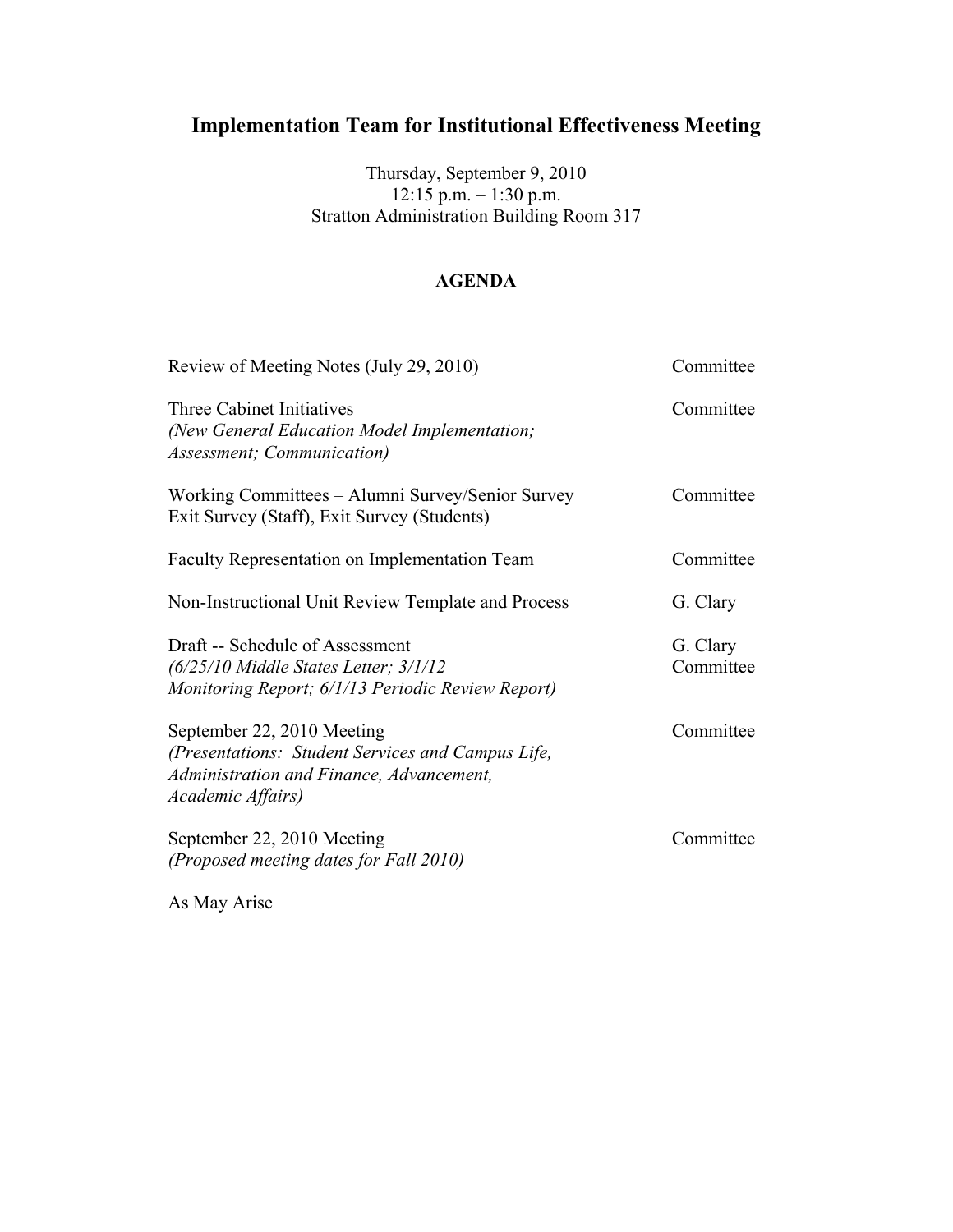Wednesday, September 22, 2010 11:00 a.m. – 12:00 p.m. Stratton Administration Building Room 317

### **AGENDA**

| Review of Meeting Notes (September 9, 2010)                                                         | Committee    |
|-----------------------------------------------------------------------------------------------------|--------------|
| Announcements                                                                                       | Committee    |
| Working Committees – Alumni Survey/Senior Survey<br>Exit Survey (Employees), Exit Survey (Students) | C. Wells     |
| Non-Instructional Unit Review Template and Process                                                  | G. Clary     |
| Student Services and Campus Life Assessments – CAS                                                  | A. Kirshman  |
| Administration and Finance Assessments                                                              | G. Silberman |
| <b>Advancement Assessments</b>                                                                      | M. Santos    |
| <b>Academic Affairs Assessments</b>                                                                 | C. Wells     |
| Meeting Schedule $-$ Fall 2010                                                                      | Committee    |
| As May Arise                                                                                        |              |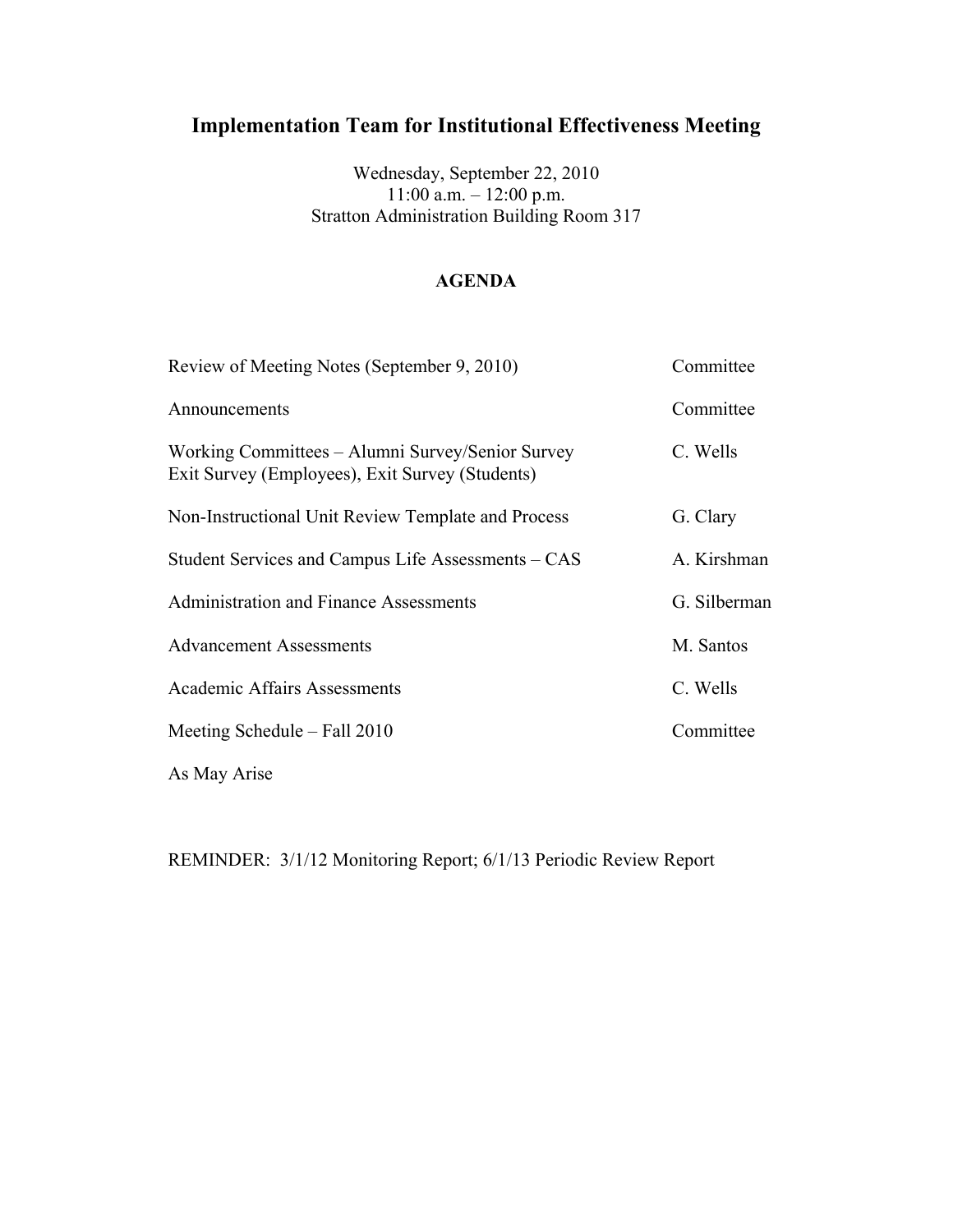Tuesday, October 19, 2010 1:00 p.m. – 2:00 p.m. Stratton Administration Building Room 317

### **AGENDA**

| Review of Meeting Notes (September 22, 2010)                        | Committee                    |
|---------------------------------------------------------------------|------------------------------|
| Middle States Update                                                | C. Wells<br>G. Clary         |
| <b>Administrative Assessment</b><br>(non-instructional unit review) | G. Clary<br>J. Silberman     |
| Student Services and Campus Life Assessments – CAS                  | A. Kirshman                  |
| <b>Administration and Finance Assessments</b>                       | G. Silberman                 |
| <b>Advancement Assessments</b>                                      | M. Santos                    |
| <b>Academic Affairs Assessments</b>                                 | C. Wells                     |
| Alumni/Senior Survey Committee Report                               | G. Clary/N. Snow             |
| Exit Survey (Employees) Committee Report                            | E. Collins/J. Pena           |
| Exit Survey (Students) Committee Report                             | A. Kirshman/<br>J. Silberman |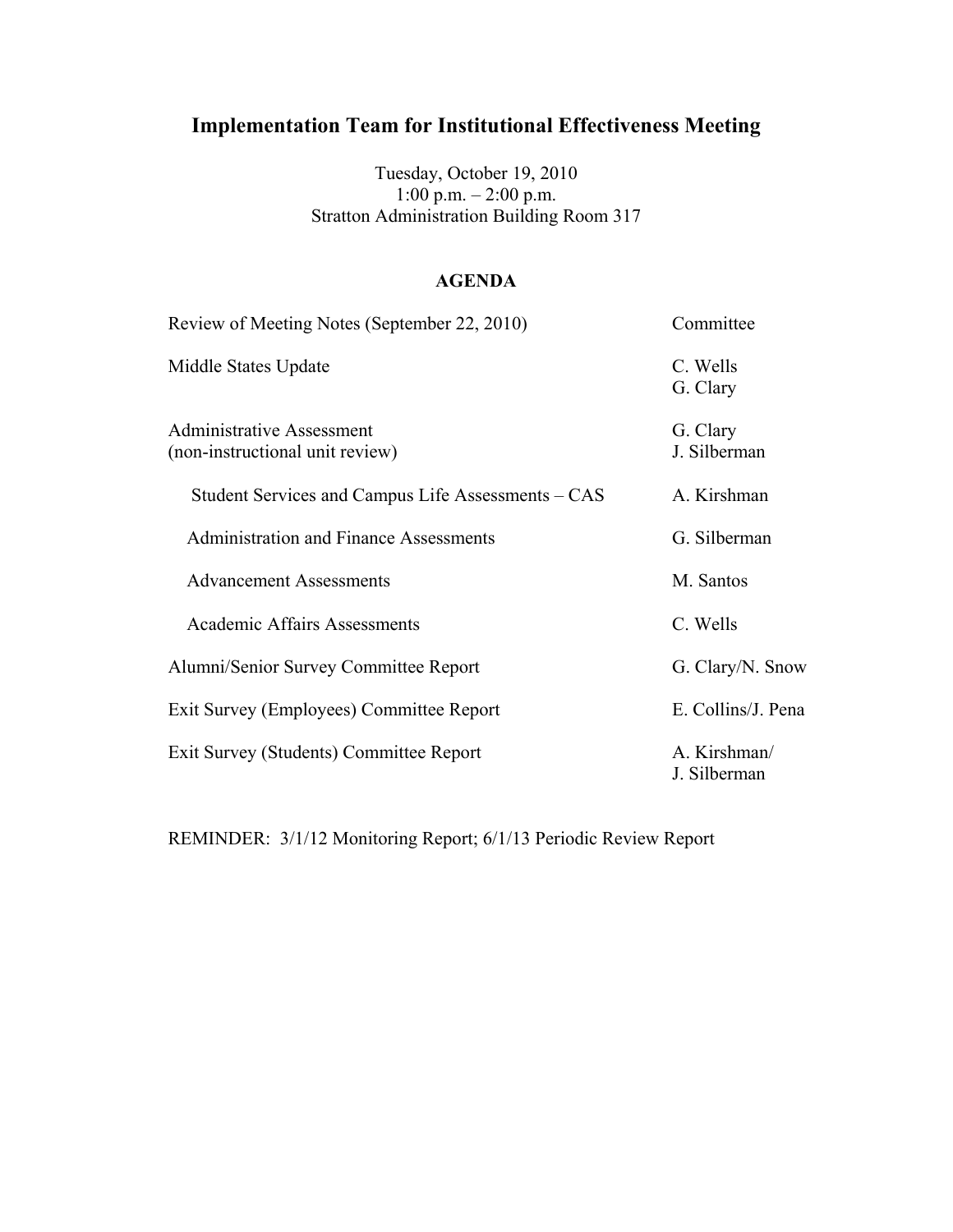Thursday, November 4, 2010 8:30 a.m. – 9:30 a.m. Stratton Administration Building Room 317

### **AGENDA**

| Guest – C. Vargas-Aburto                           |                                       |
|----------------------------------------------------|---------------------------------------|
| Review of Meeting Notes (October 19, 2010)         | Committee                             |
| Cabinet Update (Non-instructional Unit Assessment) | J. Silberman<br>J. Pena<br>E. Collins |
| Alumni/Senior Survey Committee Report              | G. Clary/N. Snow                      |
| Exit Survey (Employees) Committee Report           | E. Collins/J. Pena                    |
| Exit Survey (Students) Committee Report            | A. Kirshman/                          |
| <b>Administrative Assessments</b>                  | J. Silberman                          |
| Student Services and Campus Life Assessments – CAS | A. Kirshman                           |
| <b>Administration and Finance Assessments</b>      | G. Silberman                          |
| <b>Advancement Assessments</b>                     | M. Santos                             |
| <b>Academic Affairs Assessments</b>                | C. Wells                              |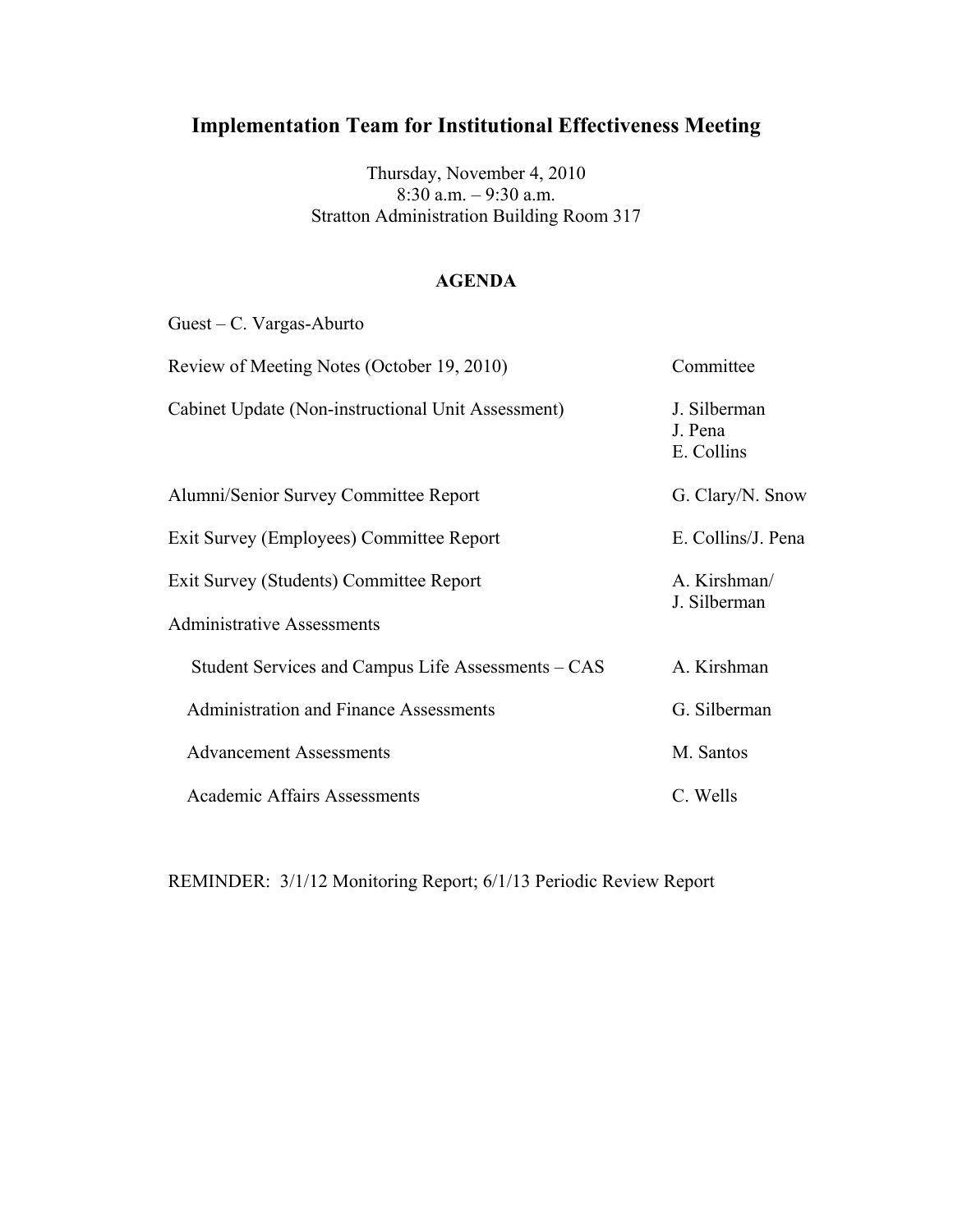Tuesday, November 23, 2010 1:00 p.m. – 2:30 p.m. Stratton Administration Building Room 317

### **AGENDA**

### Working Lunch

| Review of Meeting Notes (November 4, 2010)                                                                                                          | Committee                    |
|-----------------------------------------------------------------------------------------------------------------------------------------------------|------------------------------|
| Managers' Retreat Update (Administrative & Educational<br>Support Unit Assessment)                                                                  | J. Silberman                 |
| Assessment Consultant Update (Dr. Jayne Swanson,<br>Director of Assessment and Professional Development,<br>Alfred State College, Alfred, New York) | C. Wells                     |
| Alumni/Senior Survey Committee Report                                                                                                               | G. Clary/N. Snow             |
| Exit Survey (Employees) Committee Report                                                                                                            | E. Collins/J. Pena           |
| Exit Survey (Students) Committee Report                                                                                                             | A. Kirshman/<br>J. Silberman |
| <b>Administrative Assessments</b>                                                                                                                   |                              |
| Student Services and Campus Life Assessments – CAS                                                                                                  | A. Kirshman                  |
| <b>Administration and Finance Assessments</b>                                                                                                       | G. Silberman                 |
| <b>Advancement Assessments</b>                                                                                                                      | M. Santos                    |
| Academic Affairs Assessments                                                                                                                        | C. Wells                     |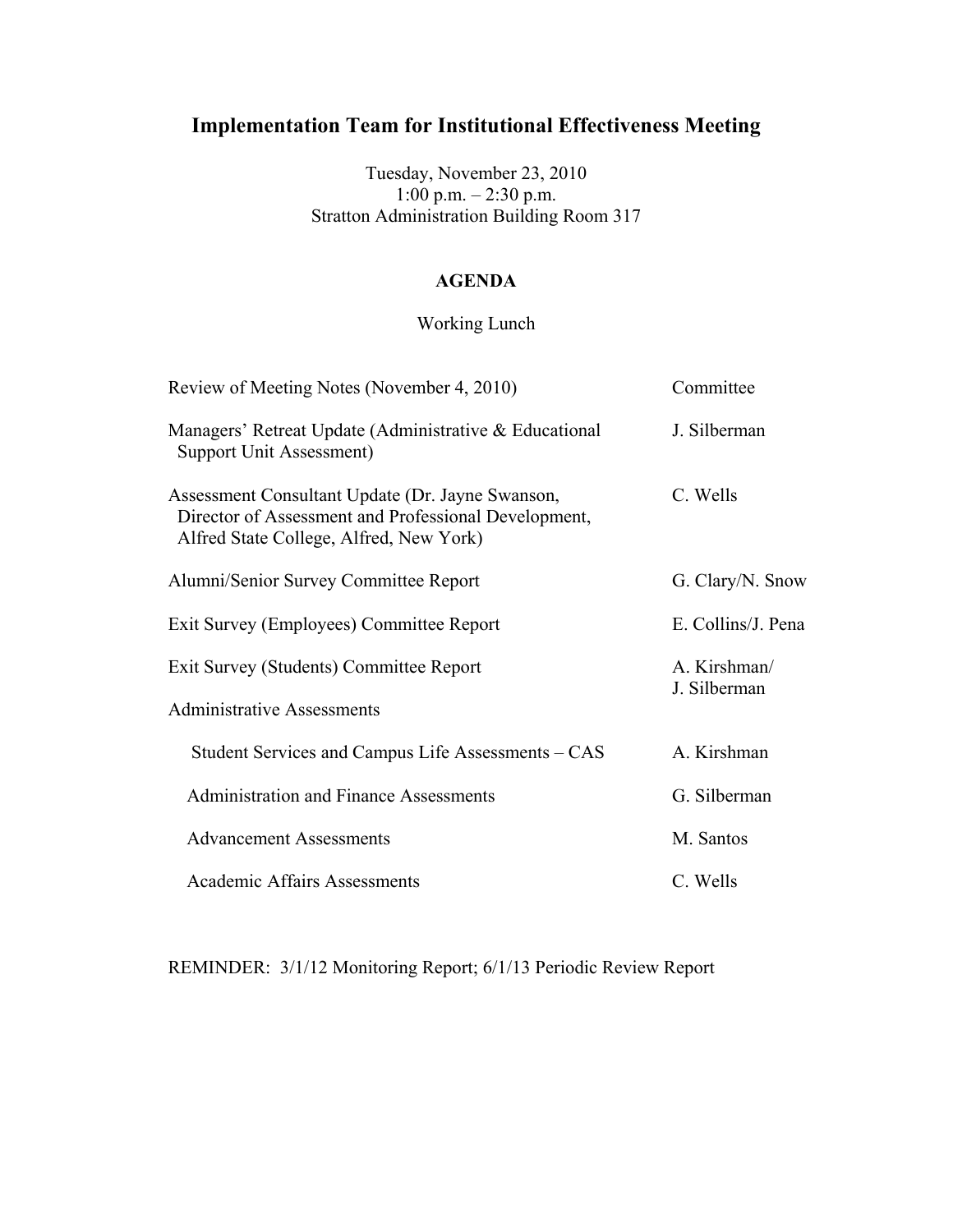Tuesday, December 12, 2010 2:00 p.m. – 3:00 p.m. Stratton Administration Building Room 317

#### **AGENDA**

| Review of Meeting Notes (November 23, 2010)                                 | Committee          |
|-----------------------------------------------------------------------------|--------------------|
| Request for Survey Inventory                                                | G. Clary           |
| Administrative & Educational<br>Support Unit Assessment (Update)            | J. Silberman       |
| January CET Workshop on Assessing General Education                         | G. Clary           |
| Proposed January Working Session (available evidence<br>on Strategic Goals) | Committee          |
| <b>Revisit Faculty Representation</b>                                       | Committee          |
| Alumni/Senior Survey Committee Report                                       | G. Clary/N. Snow   |
| Exit Survey (Employees) Committee Report                                    | E. Collins/J. Pena |
| Exit Survey (Students) Committee Report                                     | A. Kirshman/       |
| <b>Administrative Assessments</b>                                           | J. Silberman       |
| Student Services and Campus Life Assessments – CAS                          | A. Kirshman        |
| <b>Administration and Finance Assessments</b>                               | G. Silberman       |
| <b>Advancement Assessments</b>                                              | M. Santos          |
| <b>Academic Affairs Assessments</b>                                         | C. Wells           |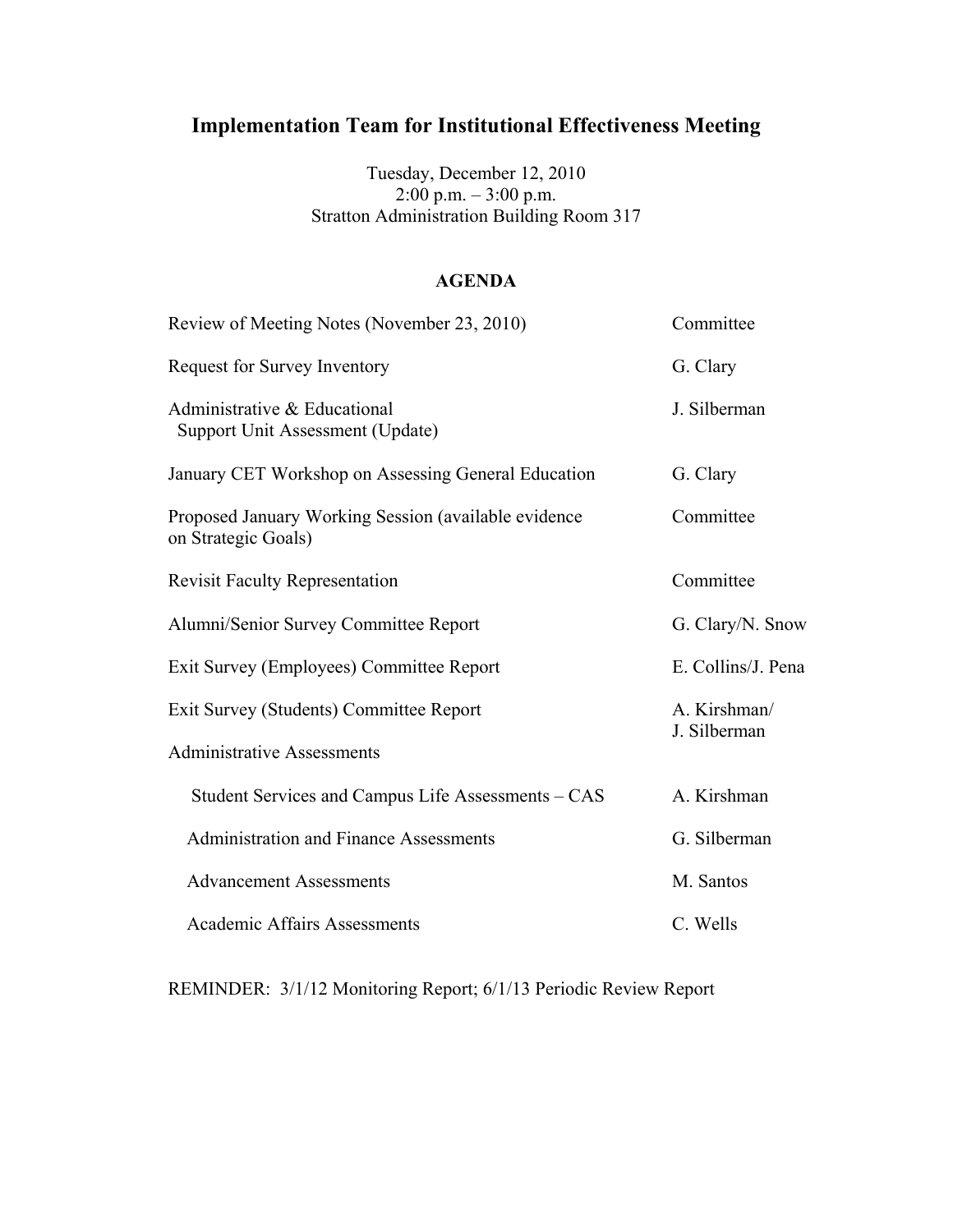Monday, January 31, 2011 12:00 p.m. – 3:00 p.m. Stratton Administration Building Room 317

#### **AGENDA**

| Review of Meeting Notes (November 23, 2010)                     | Committee                    |
|-----------------------------------------------------------------|------------------------------|
| Review of Meeting Notes (December 12, 2010)                     | Committee                    |
| Update on January CET General Education Workshop                | G. Clary                     |
| <b>Update on University Surveys Inventory</b>                   | G. Clary                     |
| Administrative & Educational<br><b>Support Unit Assessments</b> | Committee                    |
| <b>Revisit Faculty Representation</b>                           | Committee                    |
| Alumni/Senior Survey Committee Report                           | G. Clary/N. Snow             |
| Exit Survey (Employees) Committee Report                        | E. Collins/J. Pena           |
| Exit Survey (Students) Committee Report                         | A. Kirshman/<br>J. Silberman |

As May Arise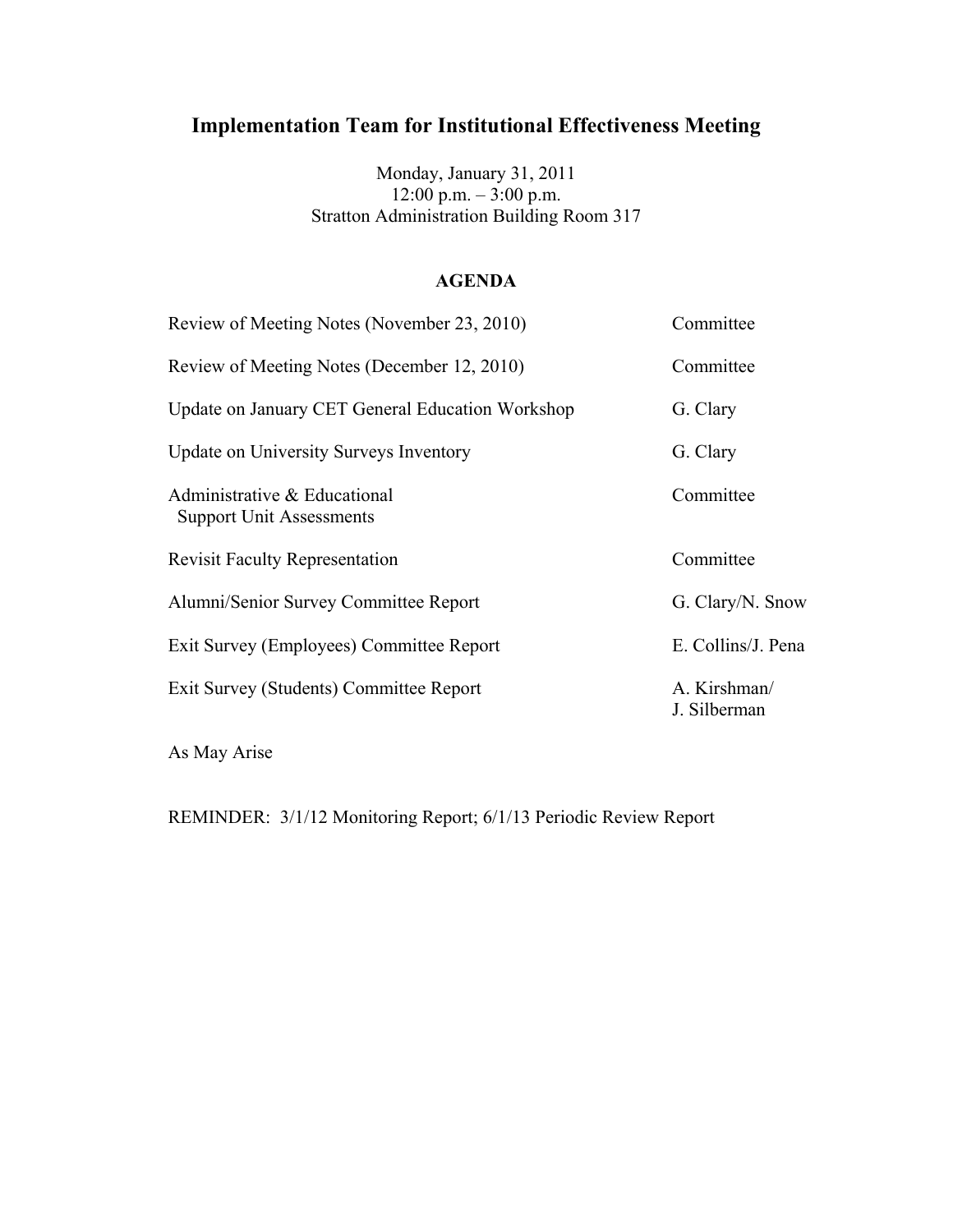Tuesday, February 15, 2011 1:00 p.m. – 3:00 p.m. Stratton Administration Building Room 317

## **AGENDA**

| Review of Meeting Notes (January 31, 2011                                                                          | Committee                 |
|--------------------------------------------------------------------------------------------------------------------|---------------------------|
| <b>Update on University Surveys Inventory</b><br>Division of Community Relations Survey                            | G. Clary<br>N. Snow       |
| Administrative & Educational Support Unit Assessments:                                                             |                           |
| <b>Student Services and Campus Life</b>                                                                            | J. Silberman/<br>G. Clary |
| <b>Social Equity</b><br><b>Disability Services</b><br><b>University Relations</b>                                  | E. Collins/<br>N. Snow    |
| Dining Services/Mail Services/One Card Office<br><b>Alumni Division</b><br>Budgeting/Bursar/Comptroller/Purchasing | A. Kirshman/<br>M.Santos  |
| Office of the Registrar<br><b>Library Services</b><br>Office of International Programs                             | J. Pena/C. Wells          |
| <b>Institutional Research</b><br>Office of Information Technology<br>Office of Grants and Sponsored Projects       | M. Santos/<br>A. Kirshman |
| <b>Financial Aid Services</b><br>Distance Education<br><b>Career Development Center</b>                            | N. Snow/E. Collins        |
| <b>Human Resources</b>                                                                                             | N. Snow/C. Wells          |
| Office of Assessment<br>Physical Plant/Facilities Management<br>Community Engagement/Government Relations          | C. Wells/J. Pena          |
| <b>Conference Services</b>                                                                                         | C. Wells/N. Snow          |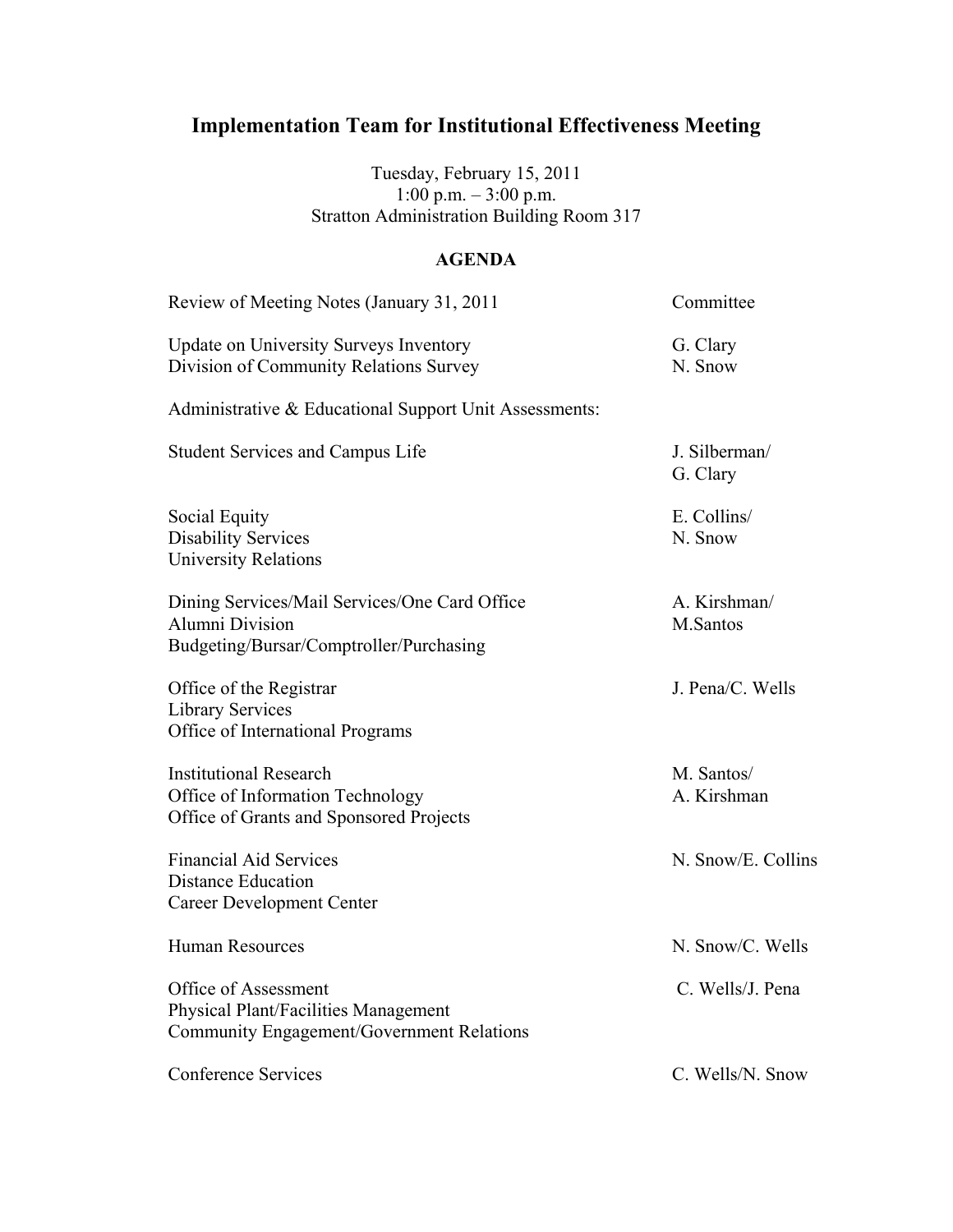Tuesday, February 24, 2011 1:30 p.m. – 3:00 p.m. Stratton Administration Building Room 317

### **AGENDA**

| Review of Meeting Notes (February 15, 2011)                          | Committee                 |
|----------------------------------------------------------------------|---------------------------|
| Administrative & Educational Support Unit<br><b>Assessment Plans</b> | Committee                 |
| <b>Update to Cabinet</b>                                             | Committee                 |
| <b>Implementation Team Website</b>                                   | Committee                 |
| Managers' Retreat                                                    | E. Collins                |
| <b>CAS Review</b>                                                    | A. Kirshman               |
| <b>Monitoring Report Guidelines</b>                                  | J. Silberman/<br>C. Wells |

As May Arise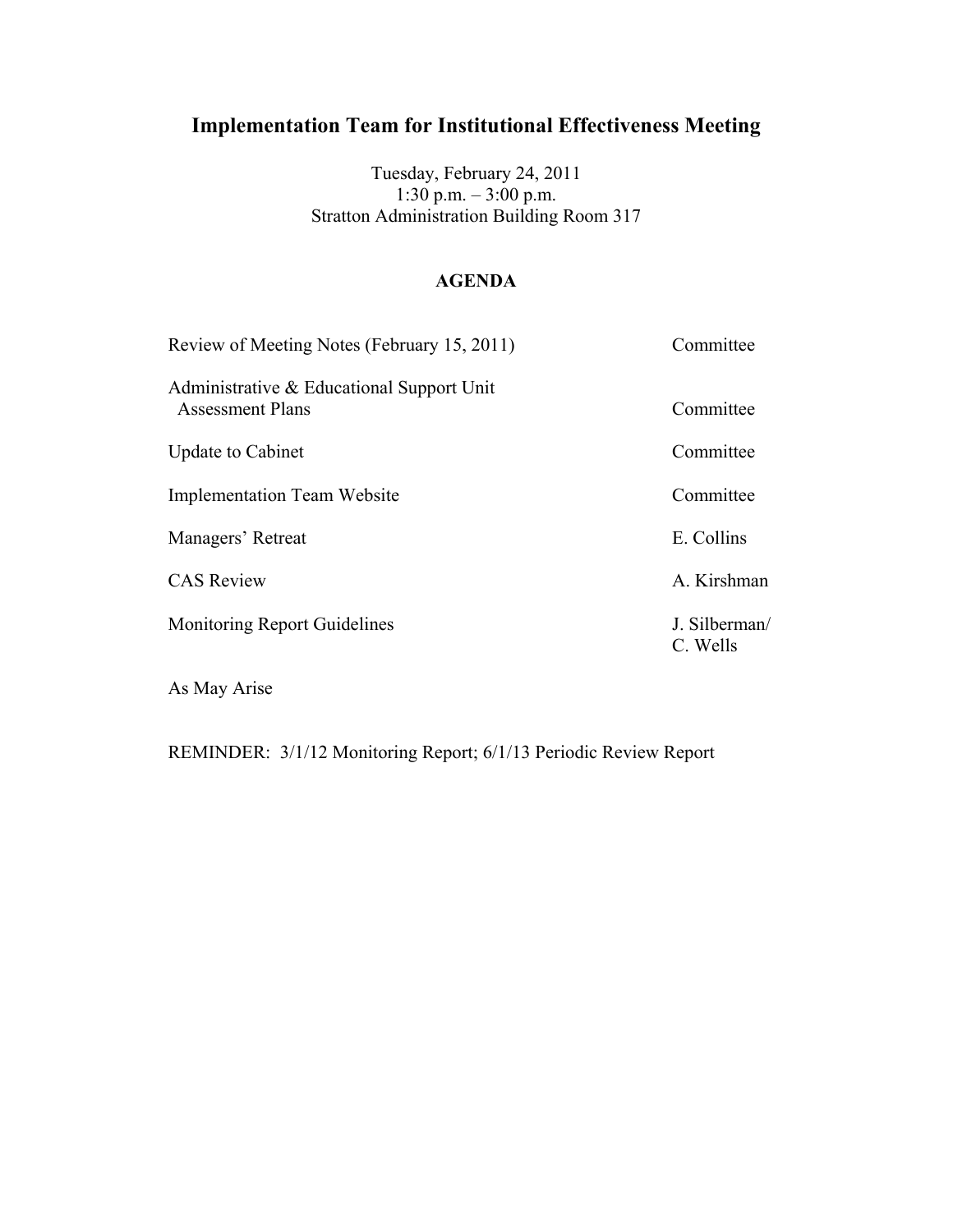Thursday, March 31, 2011 1:30 p.m. – 3:00 p.m. Stratton Administration Building Room 317

### **AGENDA**

| Review of Meeting Notes (February 24, 2011)                                                  | Committee                   |
|----------------------------------------------------------------------------------------------|-----------------------------|
| Administrative & Educational Support Unit<br>Assessment Plans (relate to Strategic Plan)     | Committee                   |
| Institutional Examples of "Closing the Loop"                                                 | Committee                   |
| <b>Update to President</b>                                                                   | Committee                   |
| Revisit Team's Roles and Responsibilities*                                                   | Committee                   |
| SmartEvals Freshman Class Year Survey                                                        | G. Clary                    |
| Task Stream "Advancing Educational Excellence"<br>Online WebCast (April 13, 2011, 1:00 p.m.) | G. Clary                    |
| Survey of Surveys                                                                            | G. Clary                    |
| Managers' Retreat (April 18, 2011)                                                           | J. Silberman/<br>E. Collins |

*\*Cabinet Retreat (Tuesday, July 27, 2010)*

*Mission: Coordinate and facilitate assessment efforts taking place within programs and divisions across the University.*

*Responsibilities: (1) Propose recommendations on policies and procedures related to institutional assessment; (2) Advise the Office of Assessment on institutional assessment; (3) Provide a forum for divisions to discuss their assessment activities and consider opportunities for divisions to collaborate on collecting and using assessment data for the improvement of the institution; (4) Communicate with the Strategic Planning and Resource Committee about (a) gathering data on strategic goals and initiatives, (b) using the data for achieving strategic goals, and (c) reporting on progress on accomplishing the strategic goals to senior management and the community; and, (5) Facilitate completing the "assessment cycle" (from goals to measures to results to using the results for improvement) for institutional goals.*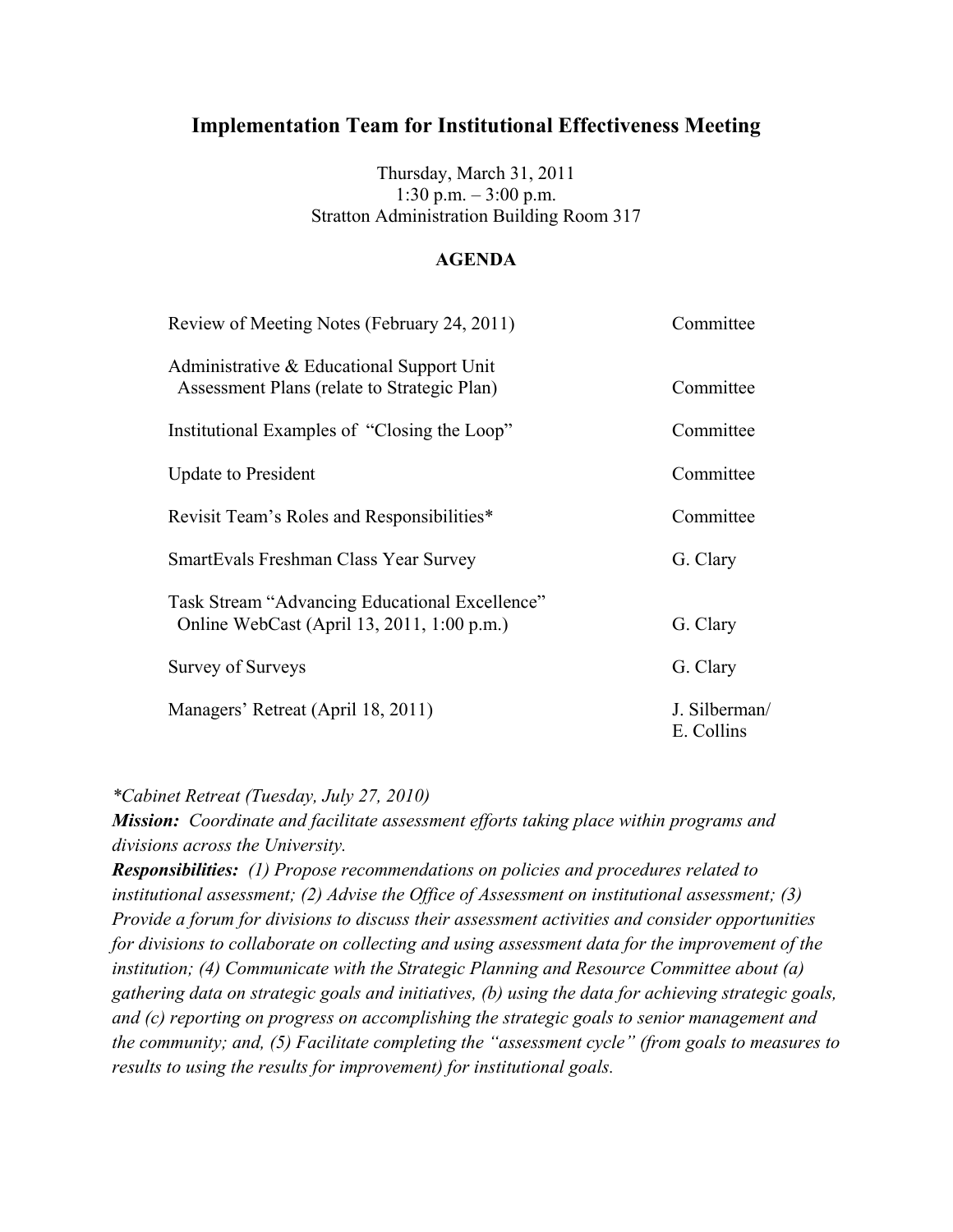Monday, May 2, 2011 3:00 p.m. – 4:30 p.m. Stratton Administration Building Room 317

### **AGENDA**

| Review of Meeting Notes (March 31, 2011)                                          | Committee                 |
|-----------------------------------------------------------------------------------|---------------------------|
| Updates:                                                                          |                           |
| Managers' Retreat (April 18, 2011)                                                | Committee                 |
| Cabinet (April 25, 2011)                                                          | J. Silberman/G.<br>Clary) |
| Senate (April 28, 2011)                                                           | J. Silberman/G.<br>Clary) |
| Annual Program Assessment of Student<br>Learning Outcomes                         | C. Wells                  |
| Administrative & Educational Support Unit<br>Assessment Plans (feedback to units) | Committee                 |
| Survey of Surveys                                                                 | G. Clary                  |
| Dr. Jayne Swanson's Visit (May 5 and 6, 2011)                                     | C. Wells                  |
| Institutional Examples of "Closing the Loop"                                      | Committee                 |
| Assessing the Strategic Plan                                                      | Committee                 |
| As May Arise                                                                      |                           |

### **REMINDERS:**

Next Meeting: Tuesday, May 17, 2011, 1:30 p.m. – 3:00 p.m. 3/1/12 Monitoring Report; 6/1/13 Periodic Review Report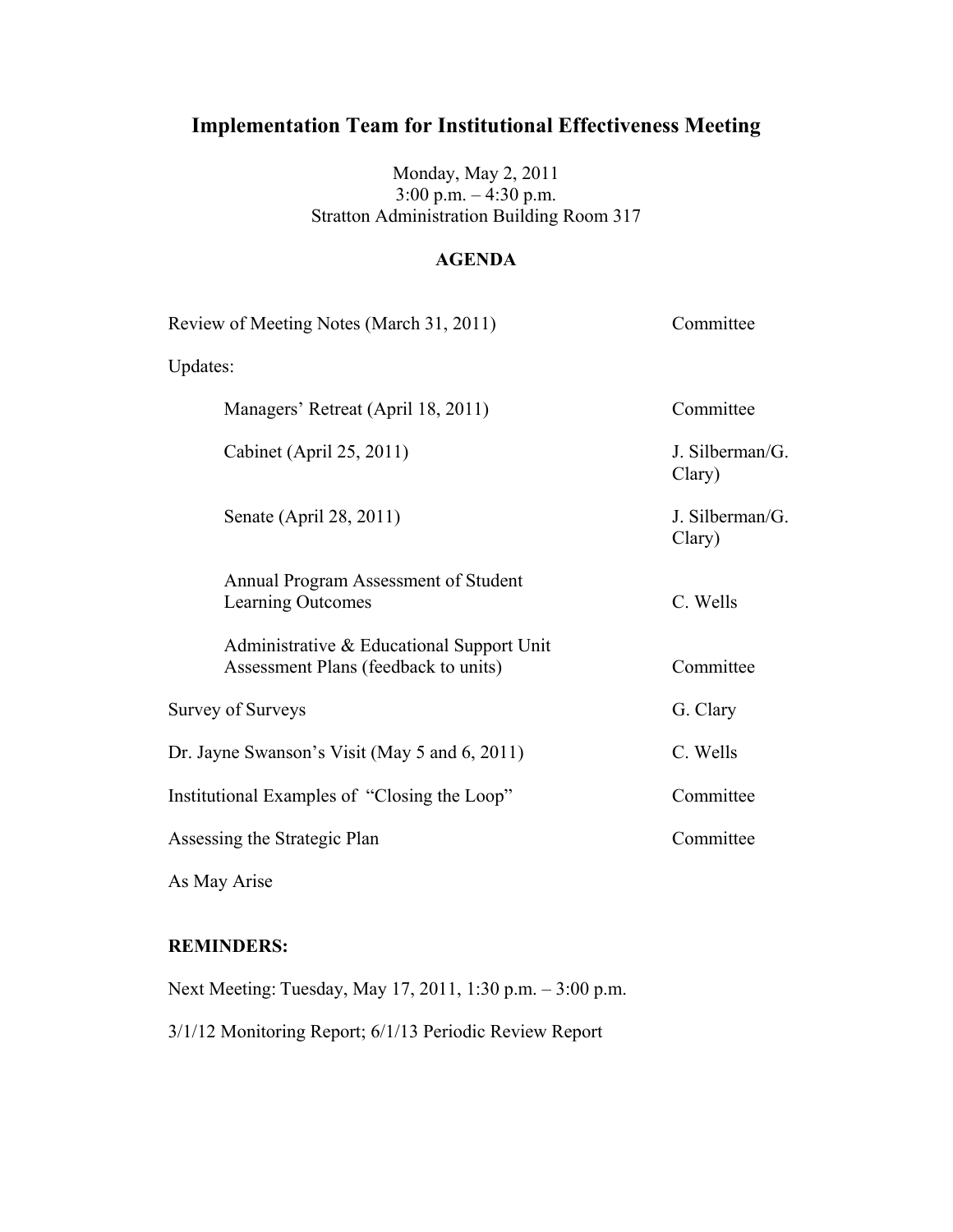Tuesday, May 17, 2011 1:00 p.m. – 2:30 p.m. Stratton Administration Building Room 317

### **AGENDA**

| Review of Meeting Notes (May 2, 2011)          | Committee                                            |
|------------------------------------------------|------------------------------------------------------|
| Cabinet Update (Strategic Plan)                | E. Collins/<br>J. Pena/<br>J. Silberman/<br>C. Wells |
| 2010-2011 Divisional Assessment Plans          |                                                      |
| (Vice President Letter One)                    | J. Silberman                                         |
| 2010-2011 Divisional Examples of Institutional |                                                      |
| Effectiveness (Vice President Letter Two)      | J. Silberman                                         |
| 2010-2011 Divisional Assessment Plans          |                                                      |
| (Examples for Monitoring Report)               | J. Silberman                                         |
| Alumni/Senior Survey                           | G. Clary/<br>N. Snow                                 |
| University Survey Guidelines                   | G. Clary                                             |
|                                                |                                                      |

As May Arise

### **REMINDERS:**

Next Meeting: Thursday, June 2, 2011, 1:30 p.m. – 3:00 p.m.